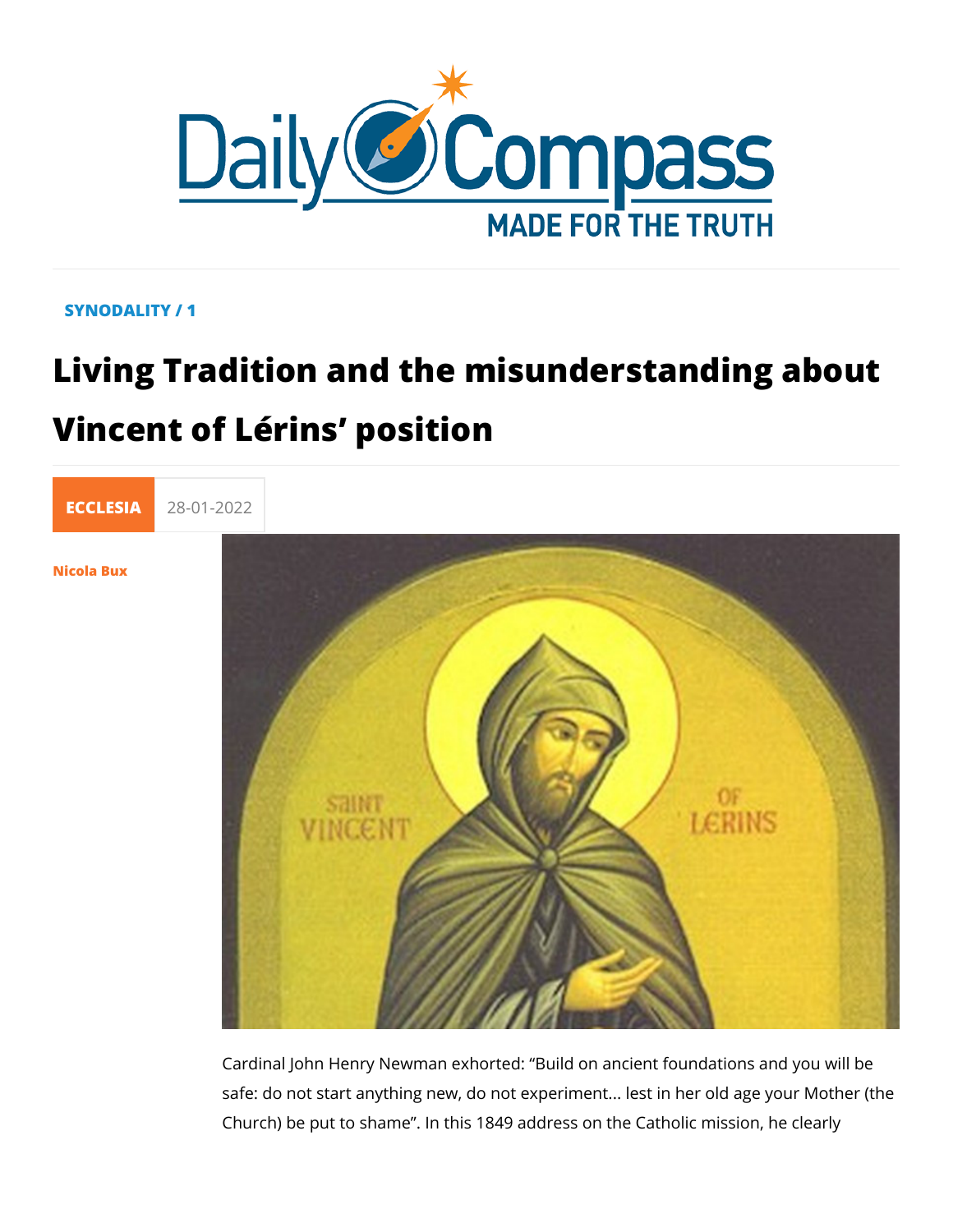asserted a principle: fidelity to one's own history is a guarantee of stability for the future. This is how it should be for every Catholic: fidelity to Tradition in order to innovate or build the Church in a stable and 'earthquake-proof' way. But today, the Trojan horse of synodality is being used by those who want to open the way for imbalance and rupture.

## **According to Pope Francis, synodality expresses the nature of the Church**, its

form, its style, its mission, and some of its variations. As opposed to the rigidity and topdown nature of hierarchies, synodality should be considered the selfsame movement of Tradition, which would lead to a turn towards the *sensus fidei* and its infallibility *in credendo*; due to the fact that synodality means "walking together", it is the people of God and not someone else, even if the shepherd of the Church, who indicates the direction of travel, because the people would have the "nose" for the right direction. Consequently, according to some observers, synodality corrects the Petrine primacy, and thus the baptized believers who participate in the worship, listening and teaching of the word may also govern the Church. This would do away with the 'paternalism' of the hierarchy. It is a pity, however, that those who support this view have not realized that paternalism is what has produced, for example, *Traditionis custodes*.

**All this seems to stem from the notion of 'living tradition'** Pope Francis has in mind when he resorts to the quotation from St Vincent de Lérins: *'ut annis scilicet consolidetur, dilatetur tempore, sublimetur aetate*' (progressing, consolidating with the years, developing with time, deepening with age). He mentions it in the 2015 encyclical *Laudato si'* (121) to indicate the Church's growing self-understanding both in tune with and dependent upon dialogue with the world; in his speech on 11 October 2017 - the twenty-fifth anniversary of John Paul II's Apostolic Constitution *Fidei depositum* on the Catechism of the Catholic Church - to justify the amendment of the article on the death penalty; again, in the closing address delivered to the Synodal Assembly on Amazonia, on 26 October 2019; finally, in the address to the faithful of the diocese of Rome, on 18 September 2021, to launch the synodal process. It may be deduced that this quotation constitutes the recurrent yardstick by which he measures the "rigidity" or otherwise of people and things.

**Yet, the quotation from the famous monk refers to the dogma of the Christian religion**, and this excerpt continues like this immediately afterwards: "It is necessary, however, that it always remain absolutely intact and unaltered". Indeed, as he had reflected earlier: "Some may ask: will there never be any progress in religion in the Church of Christ? There certainly will be, and a great deal. For who can be so much of an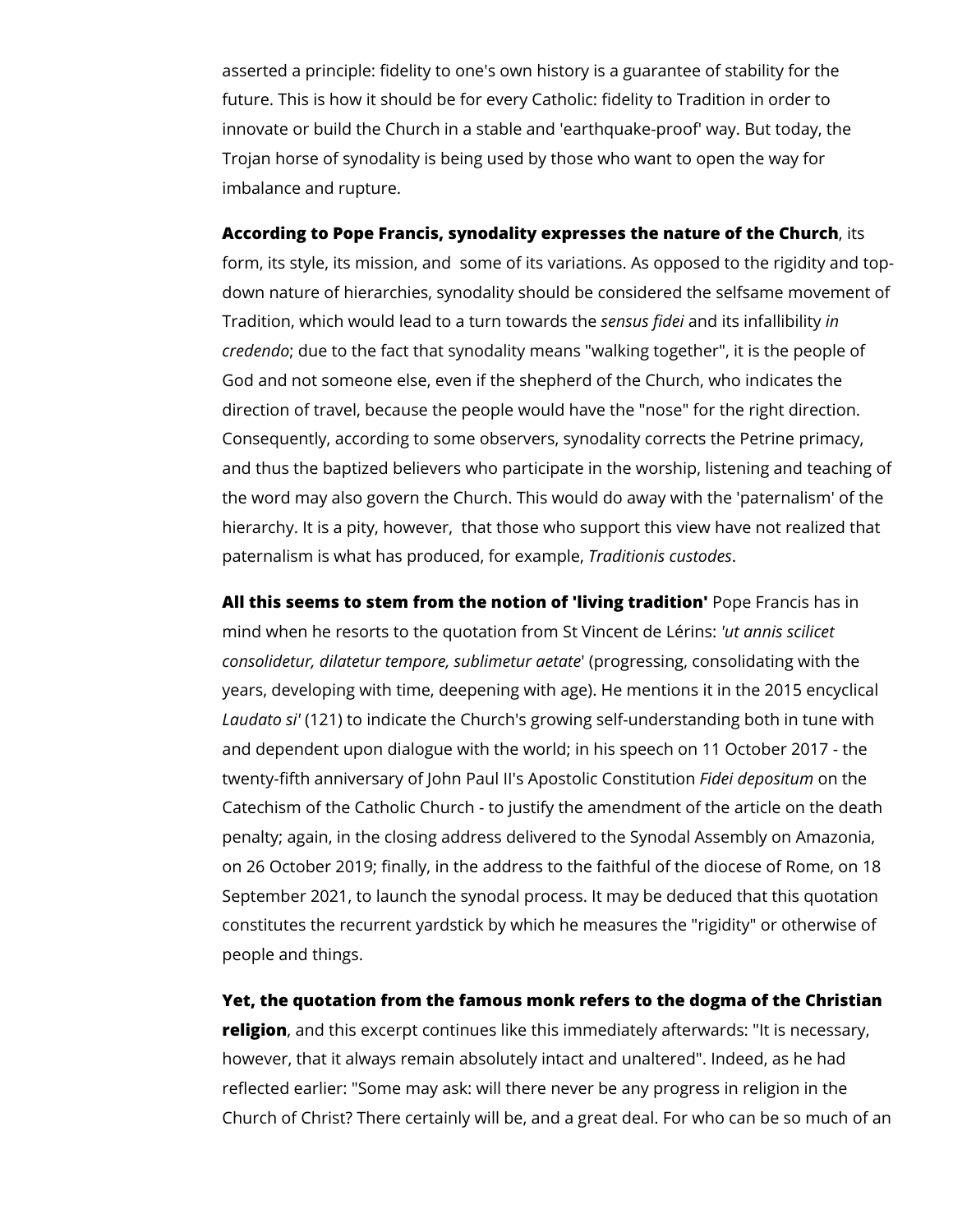enemy of men and hostile to God as to wish to prevent it? However, one must be careful that it is a true progress of faith and not a change. True progress occurs through internal development. Change, on the other hand, occurs when one doctrine is transformed into 'another one'. It is therefore necessary that, with the progress of the times, the understanding, knowledge and wisdom of individuals and of all, of one alone and of the whole Church, should grow and progress as much as possible. However, the kind of doctrine, the doctrine itself, its meaning and content must always remain the same".

**After explaining that it is the law of nature itself** that governs the organic development of bodies, St Vincent states: "The dogma of the Christian religion must also follow these laws. *It progresses, consolidating with the years, developing with time, deepening with age.* It is necessary, however, that it always remain absolutely intact and unaltered [...]. Moreover, if one begins to mix the new with the old, foreign ideas with domestic ones, the profane with the sacred, this will necessarily spread everywhere, and with it, in the Church, nothing will remain intact, uncontaminated, inviolate, immaculate" (*First Commonitory*, ch. 23; PL 50, 667-668). The phrase In italics quoted by Pope Francis, which, taken out of context as happens not infrequently with other sources in his documents, suggests just the opposite of the author's thought; in this case, that the doctrine is on the move, advances, grows and - above all - evolves, that is, can change (Cf. *PAPE FRANÇOIS, Politique et société*. *Rencontres avec Dominique Wolton*, Éditions de l'Observatoire, 2017, ch.7: "*La Tradition est un mouvement*", pp.315-350).

**To confirm Pope Francis' misunderstanding**, it should be noted that in the previous chapter 22 of the *Commonitorium*, Saint Vincent of Lérins had formulated a failsafe rule for distinguishing faith from heresy, which is sometimes referred to as the Lerinian canon: "*in ipsa item catholica ecclesia magnopere curandum est ut id teneamus quod ubique, quod semper, quod ab omnibus creditum est*" (even in the Catholic Church itself we must be very concerned that what we profess has been held to be so everywhere, always and by all). The holy monk outlines the just faith according to spatial (*ubique*), temporal (*semper*) and plenary (*ab omnibus*) directives; but this "Catholic rule" is never mentioned by Pope Francis.

**Sufficient unto itself, however, would be the concept of Tradition which comes from the Apostles, and progresses** in the Church with the assistance of the Holy Spirit (cf. *Dei Verbum*, 8) to present what living Tradition is, without neo-modernist falsifications which add "*living"* in order to relativize, for example, the objective deposit of faith and dogmatic formulations through their being contextualized in history, mixing